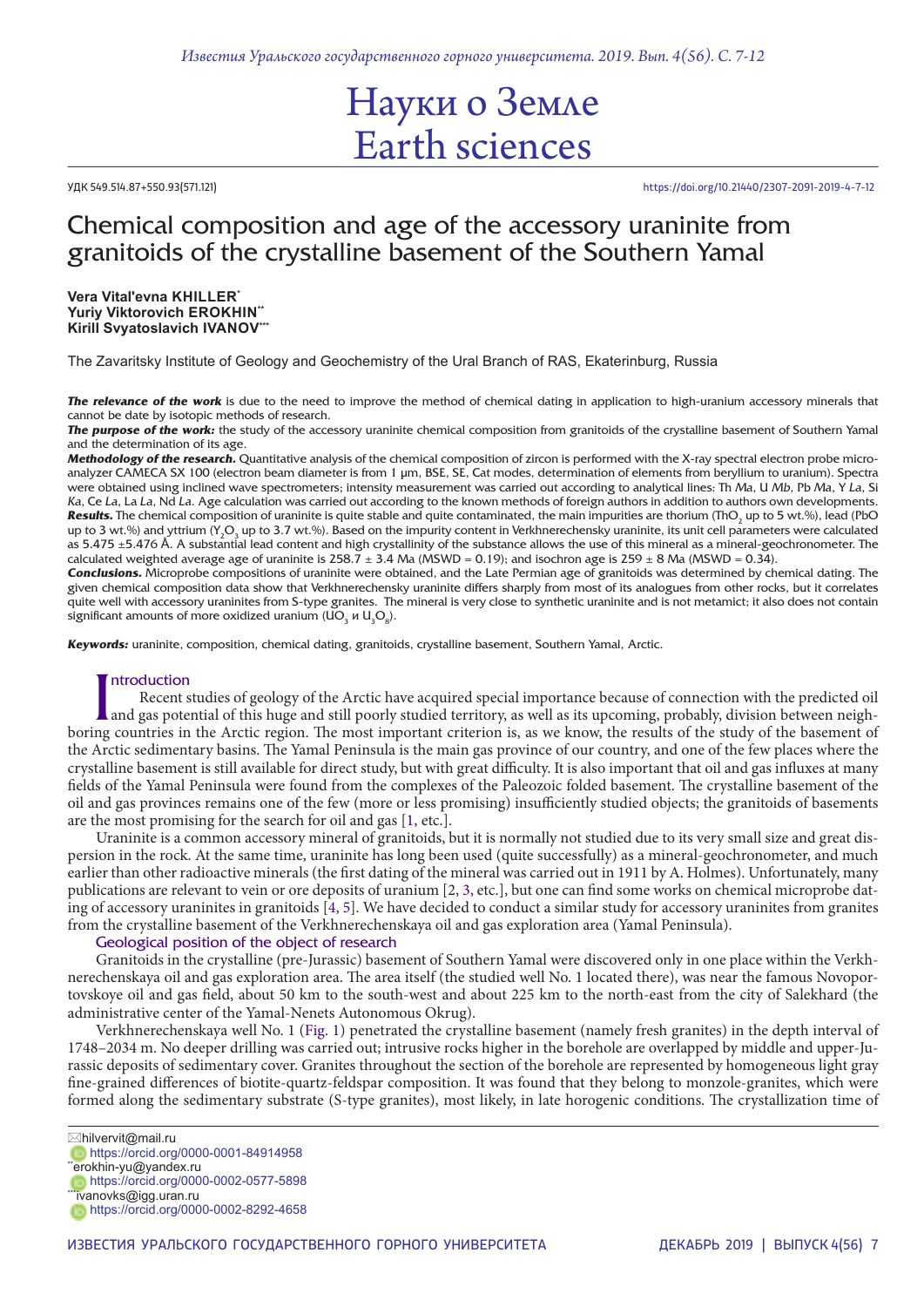

**Figure 1. Location map of the wells penetrated the Paleozoic on the Yamal Peninsula; well numbers**. 215 – Novoportovskaya; 300 – Zapadno-Yarotinskaya; 1–3 – Verkhnerechenskaya; 11 – Vostochno-Bovanenkovskaya; 45 – Syunai-Salinskaya; 114 – Bovanenkovskaya. **Рисунок 1. Схема расположения скважин, вскрывших палеозой, на полуострове Ямал; номера скважин:** 215 – Новопортовская; 300 – Западно-Яротинская; 1–3 – Верхнереченская; 11 – Восточно-Бованенковская; 45 – Сюнай-Салинская; 114 – Бованенковская.

subalkaline leucogranites in the basement of the Verkhnerechenskaya area was estimated by chemical Th–U–Pb dating from accessory uraninite and monazite – 259.2  $\pm$  3.6 Ma [6], and isotopic U–Pb dating from zircon – 254.0  $\pm$  3.0 Ma [7]. Despite the detailed study of the material composition of monzoleogranites [8, 9], accessory uraninite was practically not described separately, even though it was an integral part of the bimineral isochron and rock dating was carried out on it.

# Methods of research

The quantitative analysis of the chemical composition of uraninite was carried out using the CAMECA SX 100 electron probe microanalyzer (The Zavaritsky Institute of Geology and Geochemistry of the Ural Branch of the Russian Academy of Sciences, Ekaterinburg). Polished sections were made from granite samples, and then they were sprayed with a thin layer of carbon. Measurement conditions: accelerating voltage is 15 kV, current strength is 80 nA, electron beam diameter is 2 μm. Pressure in the chamber of samples is  $2 \times 10^{-4}$  Pa. Spectra were obtained using inclined wave spectrometers; intensity measurement was carried out according to analytical lines: Th Ma, U Mb, Pb Ma, Y La, Si Ka, Ce La, La La, Nd La. Measuring time of peak intensity for Th, U and Pb – 40 s, for Y and Si – 20 s, for the remaining elements – 10 s; against the background – half as much. Standard samples: ThO<sub>2</sub>,  $\text{UO}_2$ ,  $\text{Pb}_2\text{P}_2\text{O}_7$ , zircon, synthetic phosphates of REE. Detection limits of Th, U, and Pb were about 930, 650, and 430 g/t. Theoretical and practical substantiation of the chemical dating method using X-ray microprobe analysis is given in numerous publications on this subject [10, 11 etc.], including those for uraninite [4, 12, etc.]. The main condition of this method is: during evolution, the mineral did not lose radiogenic lead (i. e. the Th–U–Pb system was closed), the lead in the mineral was formed due to the decay of thorium and uranium.

# Research results and their discussion

Uraninite, together with monazite-(Ce) forms abundant accessory impregnation in the granitoid, although less often than orthophosphate. It usually gravitates to places of accumulation of dark-colored minerals (mica and chlorite that replaces it), where it often forms small inclusions in the matrix of large grains of monazite and xenotime (Fig. 2, a) and composes well-formed square-section individuals (Fig. 2, b), up to 30 μm in diameter. In the BSE image mode, it differs well from other accessory minerals, having the brightest white color. Interestingly, uraninite in the form of inclusions was not observed in zircon [7, 13]; apparently, it crystallized itself later.

The chemical composition of uraninite is quite stable, although it varies slightly (Table). The main impurities are thorium, lead and yttrium. The following variation is observed for thorium – from 1.9 to 5 wt.% ThO<sub>2</sub>; there is practically no variation for lead – 2.8–3.2 wt.% PbO. Large fluctuations in concentration are also observed for yttrium (Y<sub>2</sub>O<sub>3</sub> from 0.4 to 3.7 wt.%). All these elements have an inverse correlation with uranium, which means that they are isomorphic components in the structure of the mineral. The sums of analyzes of uraninite are slightly underestimated, which is most likely due to the presence of other elements or higher uranium in the mineral. It is interesting that in terms of its composition, Verkhnerechensky uraninite differs sharply from the majority of its analogues [14, 15, etc.], but it is quite well correlated with accessory uraninites from S-type granites [5, etc.]. It is possible that our accessory uraninites, as part of the magmatic mineral association, have their own specific typochemistry characteristic only for such granitoids.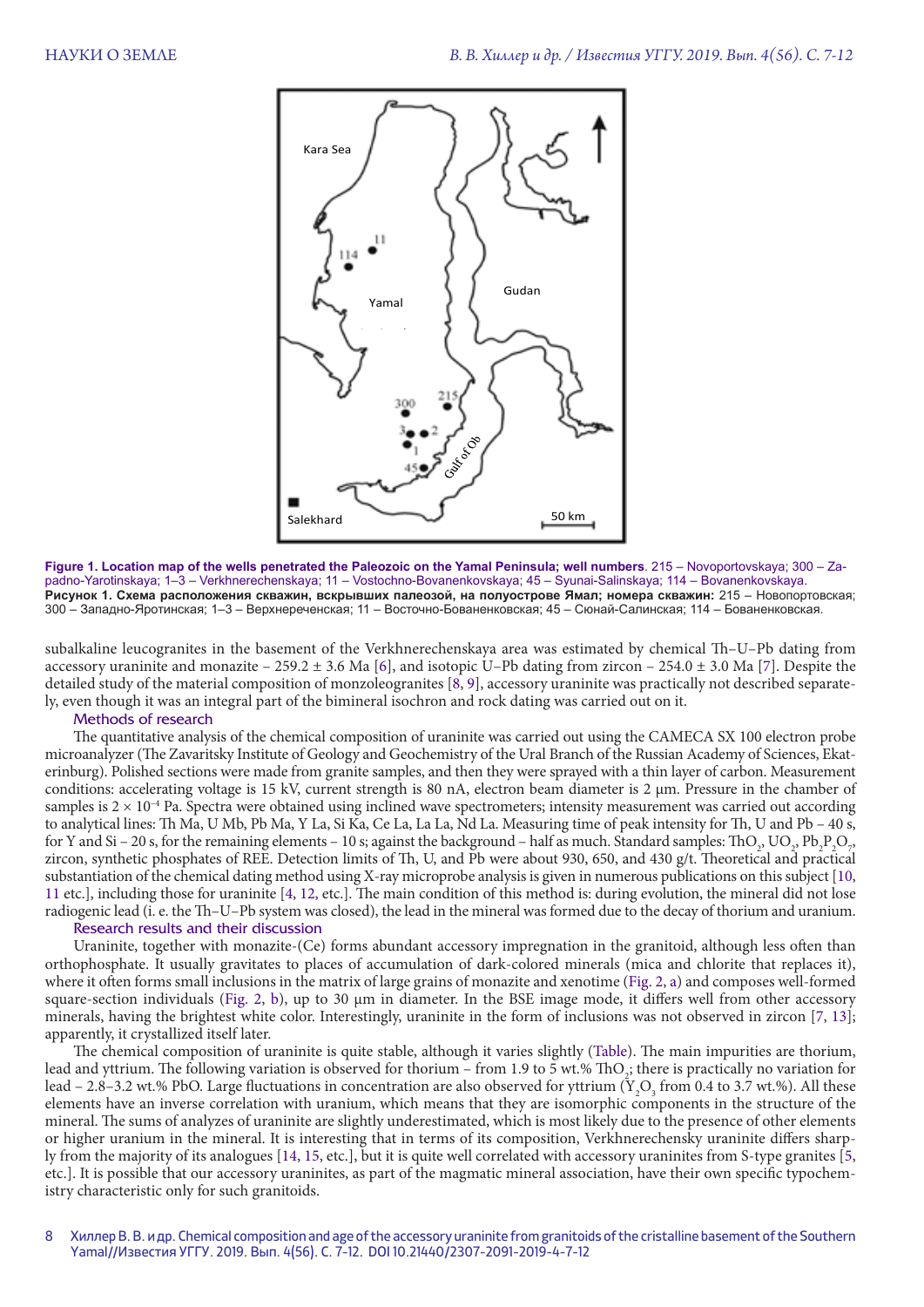

**Figure 2. Grains of uraninite Ur, monazite Mnz, xenotime Xt and apatite Ap in the aggregate of quartz Q and biotite Bi from granitoids of the Verkhnerechenskaya area. CAMECA SX 100, BSE-image. Рисунок 2. Зерна уранинита Ur, монацита Mnz, ксенотима Xt и апатита Ap в агрегате кварца Q и биотита Bi из гранитоидов Верхнереченской площади. CAMECA SX 100, BSE-изображение.**

In 1959 years V. A. Leonova established the relationship between the unit cell parameters and the impurities in the composition of uraninite [16]. Using a graph, she estimated the change in the lattice parameters of the mineral upon inclusion of thorium, lead and rare earths, in at.%. With an average thorium content in Verkhnerechensky uraninite at 0.92 at.% Th, the unit cell parameter is estimated as  $a_{\circ} = 5.475 - 5.476$  Å. For the synthetic reference uraninite, this parameter is defined as 5.4682 Å, and for natural uraninites it varies greatly from 5.33 to 5.49 Å. It is known that the unit cell parameter decreases with increasing oxidation state of uranium [17]. That is, Verkhnerechensky uraninite in terms of unit cell parameters is very close to the synthetic standard and is not metamict, and also contains an extremely small amount of more oxidized uranium (UO $_{\rm_3}$  and U $_{\rm_3}$ O $_{\rm_8}$ ).

#### **Chemical composition (in wt.%) of uraninite from granites of Southern Yamal. Химический состав (в мас. %) уранинита из гранитов Южного Ямала.**

| Oxides                         | Analyses numbers         |                          |       |                          |                   |       |                          |                          |                          |       |                   |
|--------------------------------|--------------------------|--------------------------|-------|--------------------------|-------------------|-------|--------------------------|--------------------------|--------------------------|-------|-------------------|
|                                | 1                        | $\overline{2}$           | 3     | $\overline{4}$           | 5                 | 6     | $\overline{7}$           | 8                        | 9                        | 10    | 11                |
| ThO <sub>2</sub>               | 2.22                     | 4.94                     | 2.22  | 3.18                     | 3.30              | 2.92  | 2.09                     | 2.05                     | 2.60                     | 3.72  | 3.26              |
| UO <sub>2</sub>                | 88.79                    | 83.18                    | 88.08 | 87.59                    | 89.85             | 86.56 | 87.24                    | 88.45                    | 85.03                    | 88.41 | 88.98             |
| SiO <sub>2</sub>               | 0.09                     | 0.32                     | 0.13  | 0.68                     | 0.15              | 0.26  | 0.10                     | 0.10                     | 0.03                     | 0.54  | 0.29              |
| Ce <sub>2</sub> O <sub>3</sub> | 0.40                     | 0.15                     | 0.21  | $\qquad \qquad -$        | $\qquad \qquad -$ | 0.33  | 0.16                     | 0.25                     | 0.41                     | 0.09  | 0.19              |
| La <sub>2</sub> O <sub>3</sub> | $\overline{\phantom{m}}$ | $\qquad \qquad -$        | 0.01  | $\overline{\phantom{0}}$ | 0.18              | 0.01  | $\overline{\phantom{0}}$ | $\overline{\phantom{0}}$ | $\overline{\phantom{0}}$ |       |                   |
| Nd <sub>2</sub> O <sub>3</sub> | 0.25                     | 0.17                     | 0.29  | $\qquad \qquad -$        | 0.09              | 0.22  | 0.31                     | 0.27                     | 0.46                     | 0.15  | $-$               |
| $Y_2O_3$                       | 2.09                     | 2.53                     | 2.18  | 0.73                     | 0.40              | 2.28  | 2.18                     | 1.97                     | 3.67                     | 1.18  | 1.24              |
| PbO                            | 3.13                     | 2.98                     | 3.16  | 3.14                     | 3.26              | 3.17  | 3.03                     | 3.13                     | 3.04                     | 3.19  | 3.11              |
| Total                          | 96.97                    | 94.27                    | 96.28 | 95.31                    | 97.23             | 95.73 | 95.12                    | 96.21                    | 95.24                    | 97.28 | 97.07             |
| Age, Ma                        | 258                      | 259                      | 262   | 260                      | 264               | 266   | 254                      | 258                      | 260                      | 262   | 255               |
| Oxides                         | Analyses numbers         |                          |       |                          |                   |       |                          |                          |                          |       |                   |
|                                | 12                       | 13                       | 14    | 15                       | 16                |       | 17                       | 18                       | 19                       | 20    | 21                |
| ThO <sub>2</sub>               | 2.35                     | 3.31                     | 2.17  | 3.64                     | 1.88              |       | 1.93                     | 2.21                     | 2.99                     | 2.70  | 2.16              |
| UO <sub>2</sub>                | 84.09                    | 88.83                    | 88.01 | 85.19                    | 88.51             |       | 88.65                    | 86.08                    | 80.06                    | 88.19 | 88.91             |
| SiO <sub>2</sub>               | 0.38                     | 0.33                     | 0.19  | 0.22                     | 0.09              |       | 0.06                     | 0.14                     | 0.44                     | 0.06  | 0.02              |
| Ce <sub>2</sub> O <sub>3</sub> | 0.05                     | 0.04                     | 0.02  | 0.24                     | 0.25              |       | 0.04                     | $\overline{\phantom{0}}$ | 0.15                     | 0.13  | 0.05              |
| La <sub>2</sub> O <sub>3</sub> | $\overline{\phantom{m}}$ | $\overline{\phantom{0}}$ | 0.17  | 0.18                     | 0.02              |       | 0.02                     | 0.06                     | $\overline{\phantom{0}}$ |       | 0.02              |
| Nd <sub>2</sub> O <sub>3</sub> | 0.20                     | $\qquad \qquad -$        | 0.15  | $\overline{\phantom{0}}$ | 0.33              |       | 0.17                     | $\overline{\phantom{m}}$ | 0.21                     | 0.29  | $\qquad \qquad -$ |
| $Y_2O_3$                       | 2.21                     | 1.28                     | 1.95  | 1.88                     | 1.98              |       | 2.01                     | 2.04                     | 3.21                     | 2.50  | 1.98              |
| PbO                            | 2.93                     | 3.18                     | 3.14  | 3.08                     | 3.13              |       | 3.14                     | 2.99                     | 2.81                     | 3.12  | 3.13              |
| Total                          | 92.91                    | 96.97                    | 95.80 | 94.42                    | 96.18             |       | 96.03                    | 93.53                    | 89.88                    | 97.00 | 96.28             |
| Age, Ma                        | 254                      | 260                      | 261   | 263                      | 258               |       | 259                      | 254                      | 256                      | 258   | 257               |

Note: The Zavaritsky Institute of Geology and Geochemistry of the Ural Branch of RAS, microanalyzer CAMECA SX 100, analyst is V. V. Khiller.

Хиллер В. В. и др. Chemical composition and age of the accessory uraninite from granitoids of the cristalline basement of the Southern Yamal//Известия УГГУ. 2019. Вып. 4(56). С. 7-12. DOI 10.21440/2307-2091-2019-4-7-12 9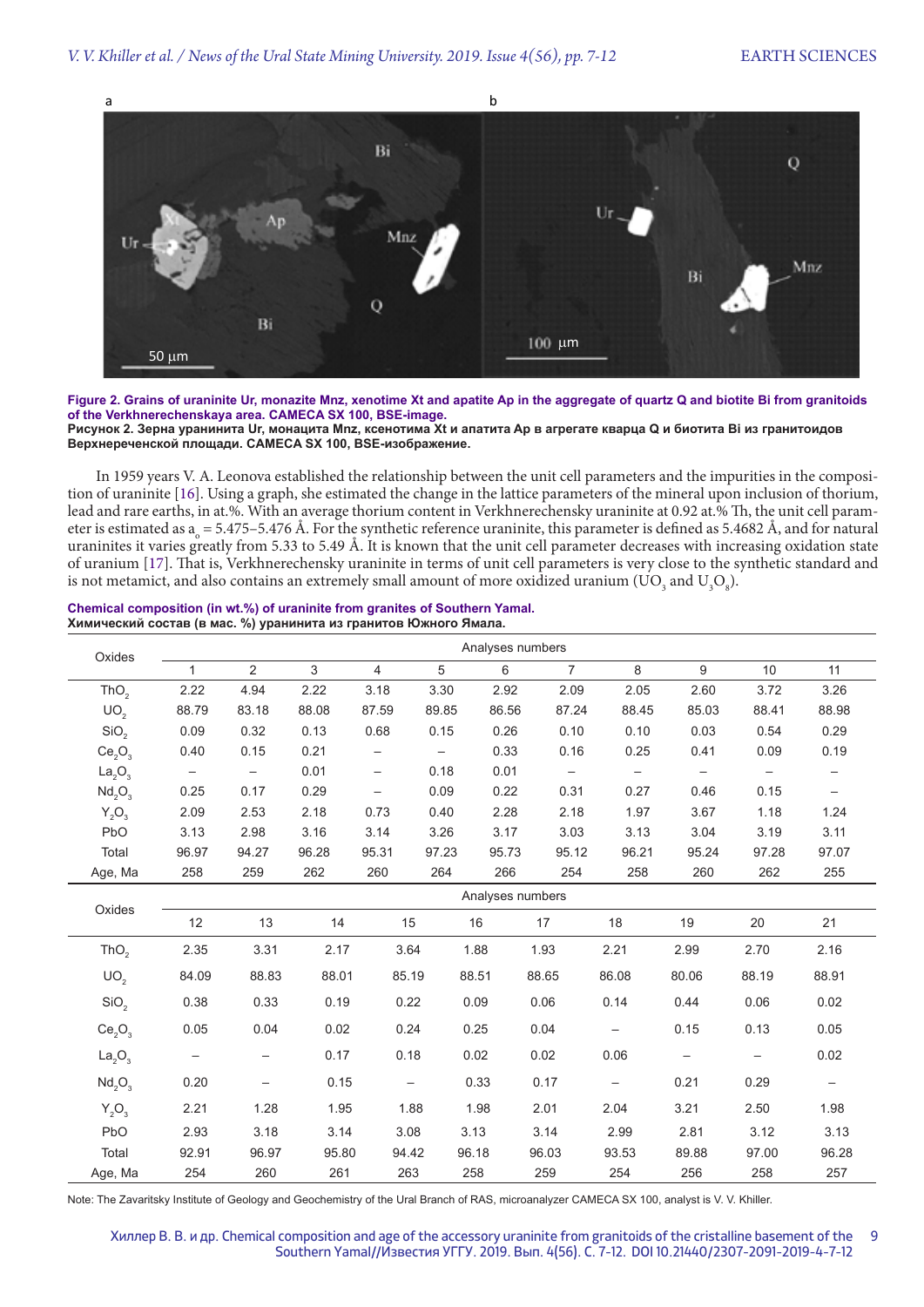The significant lead content obtained by microprobe analysis and the high crystallinity of substance make it possible to use this accessory uraninite as a mineral-geochronometer. The values of selective U–Th–Pb ages of uraninite lie in the range of 254– 266 Ma with an error of 6–8 Ma and together give a weighted average age of 258.7 ± 3.4 Ma with MSWD = 0.19 (Fig. 3), which generally corresponds to the bimineral isochron previously given by us  $-259.2 \pm 3.6$  Ma [6].

When constructing the PbO–UO<sub>2</sub><sup>\*</sup> dependence by the set of analysis points, accessory uraninites fall on one straight line (or isochron according to [14]), which indicates their one-time formation. Calculation of age by the angle of inclination of the isochron is  $259 \pm 8$  Ma, MSWD = 0.34, probability = 0.997 (Fig. 4). In this case, the line crosses the origin of coordinates, which indicates the absence of inclusion or subtraction of lead during the evolution of uranium oxide.

## Conclusions

Thus, we have studied in detail accessory uraninite from monzoleucogranites of the crystalline basement of Southern Yamal. Microprobe data were obtained on the composition of the mineral, and the Late Permian age of granitoids was determined by chemical dating. The given chemical composition data show that Verkhnerechensky uraninite differs sharply from most of its





**Рисунок 3. Вариации значений Th–U–Pb-возрастов и их средневзвешенная величина для 21 точечного определения в уранините из Верхнереченских гранитов.**



**Figure 4. Isochron UO**<sub>2</sub> –PbO based on the results of uraninite analyses. UO<sub>2</sub>\* = (UO<sub>2</sub>+ThO<sub>2</sub>°ª), where ThO<sub>2</sub>°ª – the thorium content con**verted to the equivalent uranium content, capable of producing the same amount of Pb during the life of the system with the equality of U–Pb and Th–Pb-values of age.**

**Рисунок 4. Изохрона UO2 \* –PbO по результатам анализов уранинита. UO2 \* = (UO2 + ThO2 экв), где ThO2 экв – содержание тория, пересчитанное в эквивалентное содержание урана, способное произвести то же количество Pb за время жизни системы при равенстве U–Pb и Th–Pb-значений возраста.**

10 Хиллер В. В. и др. Chemical composition and age of the accessory uraninite from granitoids of the cristalline basement of the Southern Yamal//Известия УГГУ. 2019. Вып. 4(56). С. 7-12. DOI 10.21440/2307-2091-2019-4-7-12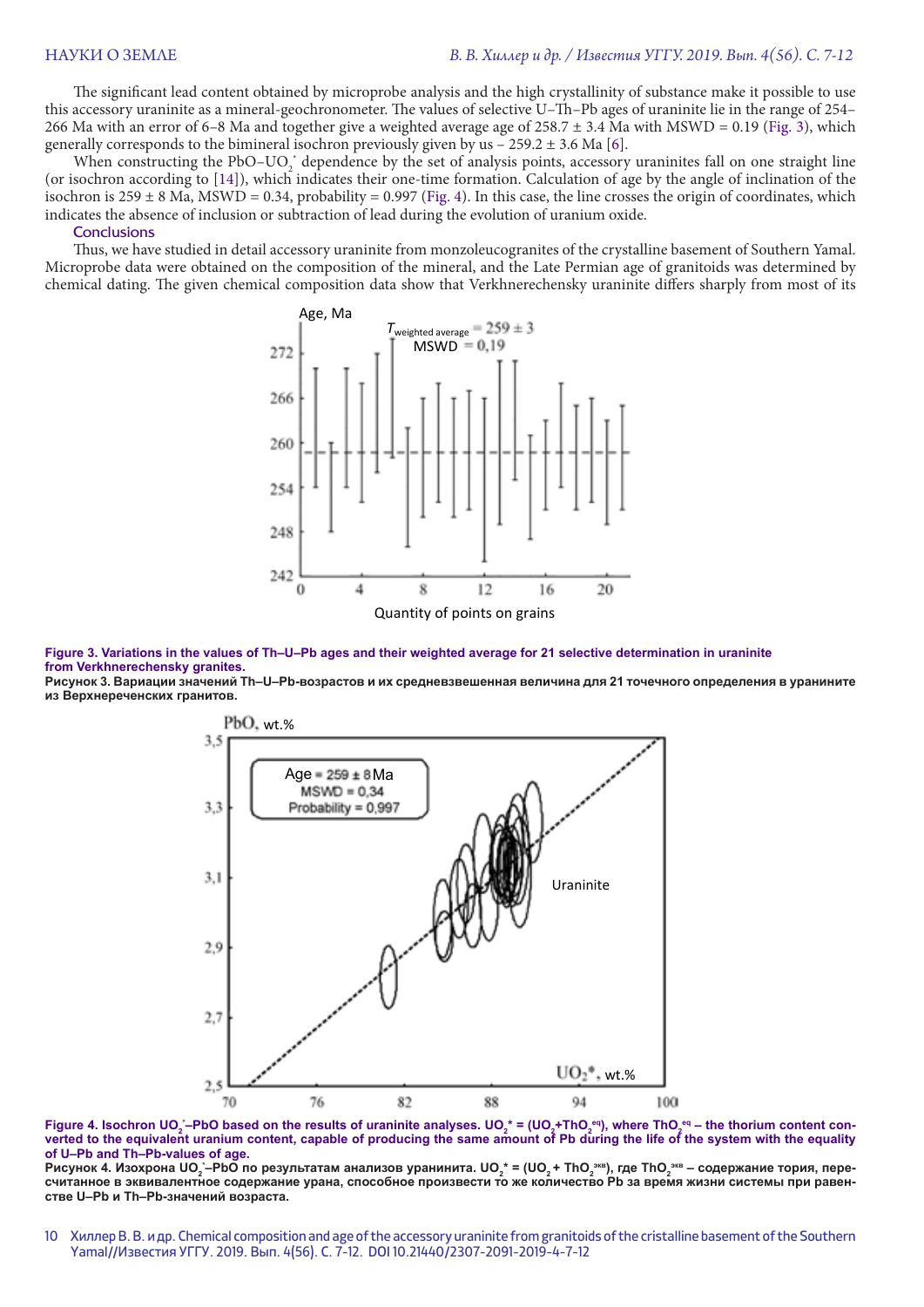analogues from other rocks, but it correlates quite well with accessory uraninites from S-type granites. Based on the impurity content in Verkhnerechensky uraninite, its unit cell parameters were calculated as  $5.475-5.476$  Å. It follows that the mineral is very close to synthetic uraninite and is not metamict, and also contains an extremely small amount of more oxidized uranium (UO<sub>3</sub> and  $U_3O_8$ ).

*The authors would like to acknowledge V. S. Bochkarev for providing his samles. The research was carried out with the financial support of the Russian Foundation for Basic Research (project No. 18-05-70016).*

### REFERENCES

1. Areshev E. G., Gavrilov V. P., Dong-Ch. L., Zao N., Popov O. K., Pospelov V. V., Shan N. T., Shnip O. A. 1997, *Geologiya i neftegazonosnost' fundamenta Zondskogo shel'fa* [Geology and oil and gas potential of the Zond shelf basement]. Moscow, 288 p.

2. Dymkov Yu. M. 1985, *Paragenezis mineralov uranonosnykh zhil* [Paragenesis of minerals of uranium-bearing veins]. Moscow, 207 p.

3. Shahin H. A. A. 2014, Geochemical characteristics and chemical electron microprobe U–Pb–Th dating of pitchblende mineralization from Gabal Gattar younger granite, North Eastern Desert, Egypt. *Open Journal of Geology*, vol. 4, pp. 24–32. https://dx.doi.org/10.4236/ojg.2014.41003 4. Bowles J. F. W. 1990, Age dating of individual grains of uraninite in rocks from electron microprobe analyses. *Chemical Geology*, vol. 83, issues 1-2, pp. 47–53. https://doi.org/10.1016/0009-2541(90)90139-X

5. Förster H.-J. 1999, The chemical composition of uraninite in Variscan granites of the Erzgebirge, Germany. *Mineralogical Magazine*, vol. 63, issue 2, pp. 239–252. https://doi.org/10.1180/002646199548466

6. Votyakov S. L., Ivanov K. S., Khiller V. V., Bochkarev V. S., Erokhin Yu. V. 2011, Chemical microprobe Th–U–Pb age dating of monazite and uraninite grains from granites of the Yamal crystalline basement. *Doklady Akademii nauk* [Doklady Earth Sciences], vol. 439, no. 2, pp. 244–247. (In Russ.)

7. Erokhin Yu. V., Ivanov K. S., Koroteev V. A., Khiller V. V. 2017, Mineralogy of the inclusions and age of zircon from granite basement of Verkhnerechenskaya area (Yamal Peninsula). *Litosfera* [Litosphere], vol. 17, no. 6, pp. 81–90. (In Russ.)

https://doi.org/10.24930/1681-9004-2017-6-081-090

8. Votyakov S. L., Ivanov K. S., Erokhin Yu. V., Khiller V. V., Bochkarev V. S., Zakharov A. V., Korotkov S. A. 2013, The composition of granites from Yamal basement and their chemical electron microprobe Th–U–Pb dating. *Litosfera* [Litosphere], no. 3, pp. 57–66. (*In Russ*.)

9. Erokhin Yu. V., Ivanov K. S. 2015, Recent data on the mineralogy of monzoleucogranites from the basement of the Verkhnerechensky area of the Yamal Peninsula. *Vestnik Ural'skogo otdeleniya RMO* [Bulletin of the Ural branch of the Russian Mineralogical Society], no. 12, pp. 31–39. (*In Russ*.)

10. Montel J.-M., Foret S., Veschambre M., Nicollet C., Provost A. 1996, Electron microprobe dating of monazite. *Chemical Geology*, vol. 131, pp. 37–53. https://doi.org/10.1016/0009-2541(96)00024-1

11. Suzuki K., Adachi M. 1991, Precambrian provenance and Silurian metamorphism of the Tsubonosawa paragneiss in the South Kitakami terrain, Northeast Japan, revealed by the chemical Th–U–total Pb isochron ages of monazite, zircon and xenotime. *Geochemical Journal*, vol. 25, issue 5, pp. 357–376. https://doi.org/10.2343/geochemj.25.357

12. Ivanov K. S., Erokhin Yu. V., Fedorov Yu. N., Khiller V. V., Ponomarev V. S. 2010, Isotopic and chemical U–Pb dating of granitoids from the Western Siberian megabasin. *Doklady Akademii nauk* [Doklady Earth Sciences], vol. 433, no. 2, pp. 1070–1073. (*In Russ*.)

13. Erokhin Yu. V., Khiller V. V., Koroteev V. A., Ivanov K. S. 2018, Zircons of granitoids of the Yamal Peninsula basement: age and composition of inclusions. *Doklady Akademii nauk* [Doklady Earth Sciences], vol. 481, issue 1, pp. 885–888. (*In Russ*.) https://doi.org/10.31857/S086956520000054-2

14. 1965, Mineraly. Prostyye okisly [Minerals. Simple oxides]. Reference book. Ed. by V. F. Chukhrov, E. M. Bonstedt-Kupleskaya. Moscow, vol. II, issue 2, 342 p.

15. Soboleva M. V., Pudovkina I. A. 1957, *Mineraly urana* [Uranium minerals]. Moscow, 408 p.

16. Leonova V. A. 1959, The effect of pollution on the lattice parameters of uraninite. *Doklady Akademii nauk* [Doklady Earth Sciences], vol. 126, no. 6. pp. 1342–1346. (*In Russ*.)

17. Doynikova O. A. 2013, *Mineralogiya urana vosstanovitel'noy zony okisleniya (po dannym elektronnoy mikroskopii)* [Mineralogy of uranium in the oxidation reduction zone (according to electron microscopy)]. Moscow, 216 p.

*The article was received on January 11, 2019*